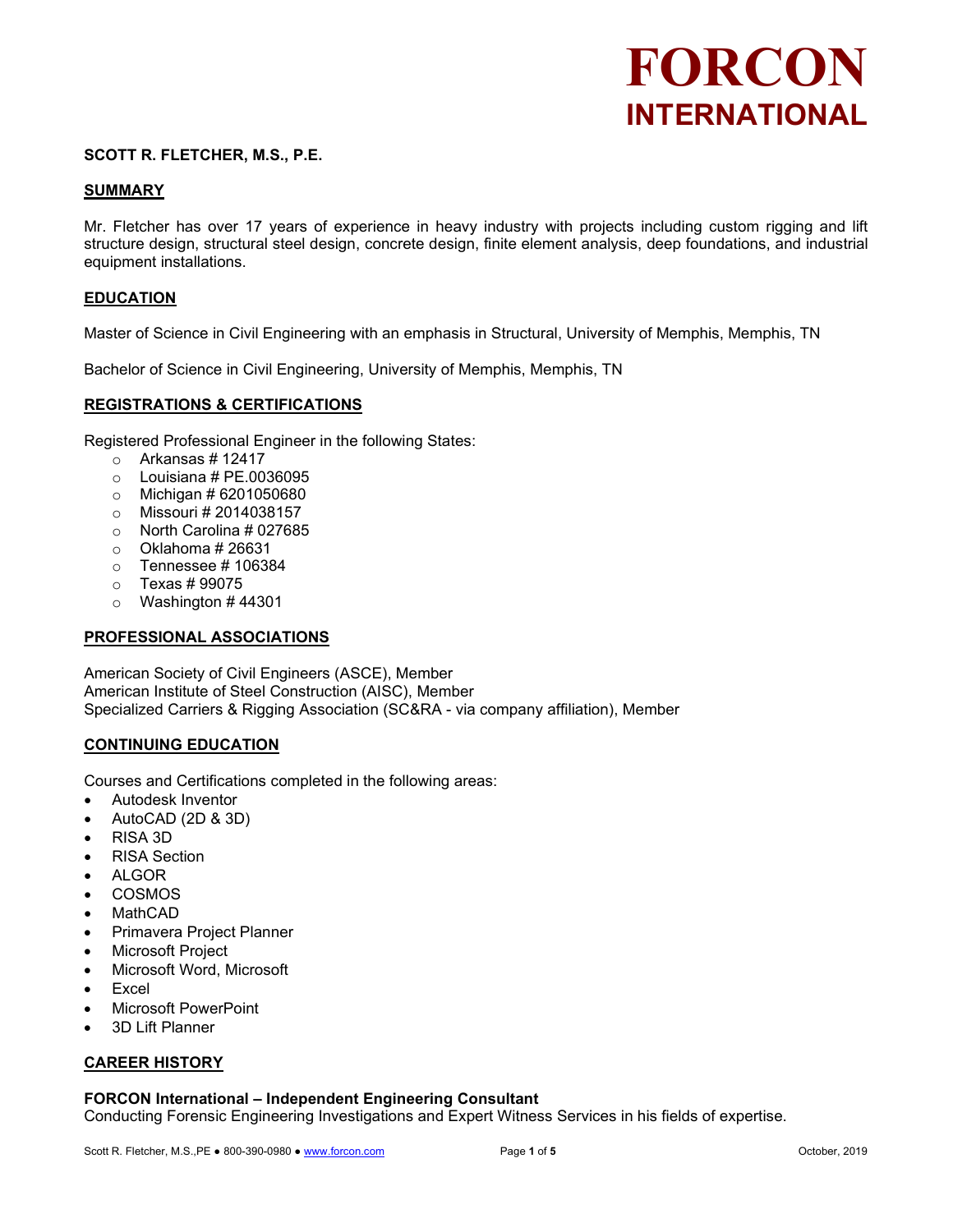

### **Cowles, Murphy, Glover & Assoc., Arlington, TN - Civil / Structural & Rigging Engineer, West TN Office Manager**

- Qualified / Experienced Engineer in Civil, Structural, & Rigging
- Manage West Tennessee office for CMG.
- Perform professional consulting engineering services supporting various heavy industrial markets including: petrochemical, nuclear power, wind power, heavy civil, fossil power, heavy rigging / lifting, heavy transport, marine shipping, rail shipping.

## **Barnhart Crane & Rigging, Inc., Memphis, TN - Manager -Engineering Project Support Senior Structural Engineer**

- Manage department of 10+ project engineers for corporate engineering operations. Oversee technical engineering work for over 15 remote branch project engineers.
- Structural analysis and design of lift tower systems and lifting / rigging components. Oversee shop fabrication of components.
- Heavy lift rigging analysis, component design, all types of crane layouts & operations, load bearing / spreading calculations, wind loading considerations, structural design.
- Preparation of project drawings & calculations and detailed lift / transport plans.
- Marine transport and lifting operations. Hydrostatic analyses of cargo deck barges & development of ballasting plans to achieve optimum trim and stability.
- Design of transport securements for rail, barge, and over the road shipments.
- On-site lead risk management & project management for heavy lift / transport projects involving extensive travel & field management.
- Working Knowledge of Codes / Standards: AISC Manual of Steel Construction, AWS D1.1 & D14.1 Structural Welding Codes, ANSI/ASME B30 Series Standards and BTH-1 "Design of Below-the-Hook Lifting Devices" Standard, OSHA 1926, CMAA-70, NUREG 0612 & 0554, AREA, Noble-Denton Shipping Standards, IMO Shipping Standards.

# **Continental Construction Co., Inc., Memphis, TN - Project Engineer**

- Estimating & project management of heavy industrial construction projects.
- Structural / mechanical engineering & layout for design-build projects. Design & drafting of foundation systems, anchored bulkheads, conveyor systems, material handling systems, steel & concrete structures.

### **Carlson Consulting Engineers, Memphis, TN - Project Engineer**

Civil engineering design, drafting, & project management for commercial developments, subdivisions, roadway projects, and hydraulic basins.

# **HIGHLIGHTED RIGGING & STRUCTURAL/CIVIL ENGINEERING PROJECTS**

**Ogin Wind Energy** – Wind Turbine Headmass Upending Frame (2014-2015) – Served as consulting engineer for the structural design and detailing of fabrication drawings for a custom upending frame. The frame allows the upending of the fully dressed 73,000lb wind turbine / headmass from horizontal to vertical to speed-up installation.

**Lift-Systems HHT** (2014-2015) – Served as consulting engineer for the structural design of a custom hydraulic platform trailer designed to handle and transport 180 TN spent nuclear fuel casks. Performed design calculations, optimized design, and worked with Lift-Systems engineering to develop final system details.

**SRT – Reactor Section Rail Securements** – Texas to Montana (2014) - Served as consulting engineer for the rail securements for two reactor vessel sections weighing 283 TN and 331 TN respectively according to the AREA "Open Top Loading Rules" requirements. The larger vessel section was secured to a bolster-bolster type railcar. Custom low-profile saddles and securement system was developed for each vessel section to meet minimum rail clearances. CMG also was contracted to oversee the fabrication of all the securement components.

**Ameren / Callaway Nuclear Plant – Reactor Head Replacement Project** – Fulton, MO (2014) – Served as 3rd Party consulting engineer responsible for technical reviews for all transport, rigging, and load handling activities for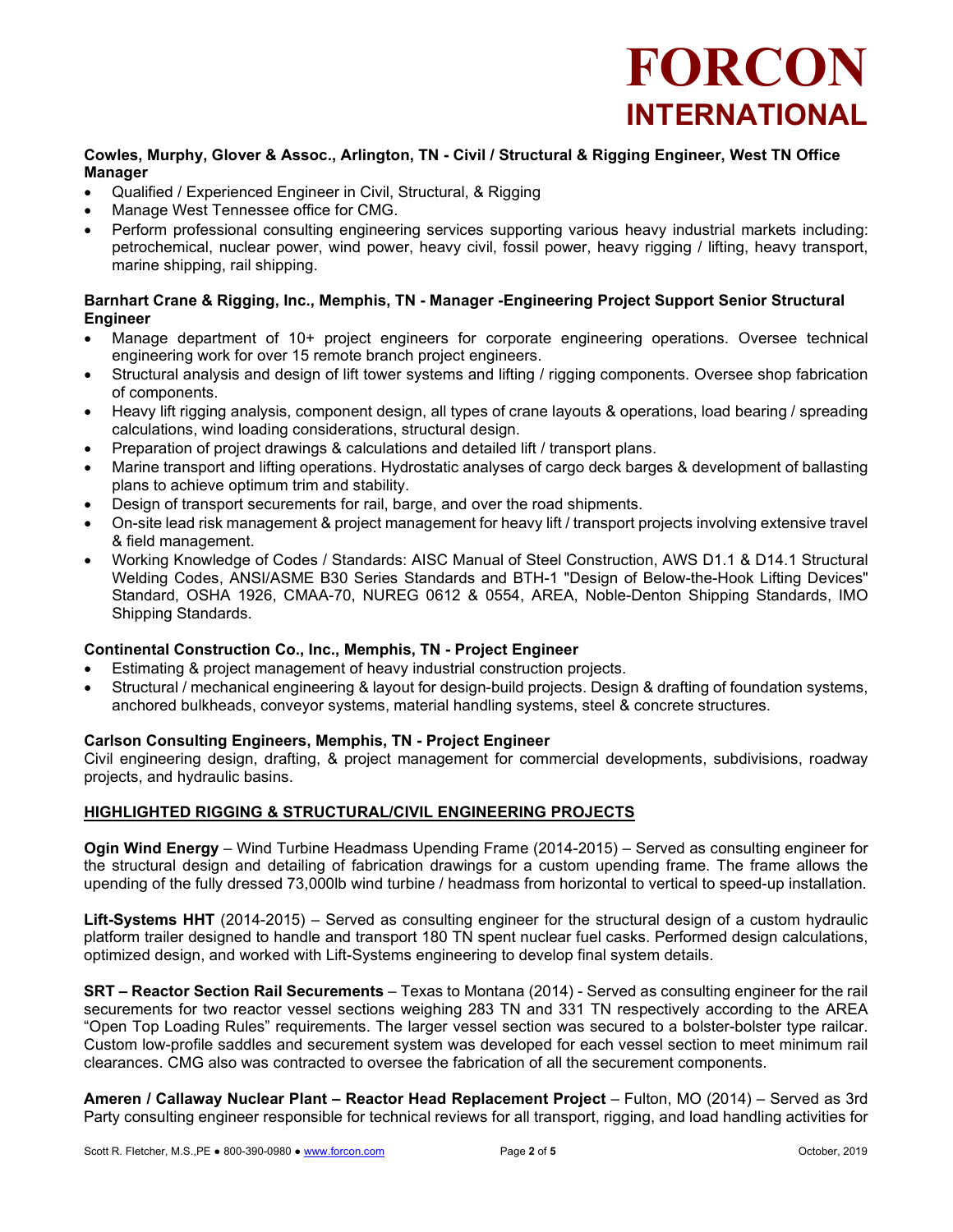both the old and new 150 TN reactor closure vessel heads (RVCHs). Critical operations reviewed included barge roll-off, hydraulic platform trailer, upending / downending of the RVCHs, heavy lift crane, & rigging.

**U.S. Dept. of Energy - Hanford** – 3730 Hot Cell Disposition – Richland, WA (2014) – Served as consulting engineer for the design of lifting plate fixtures and anchorage calculations to attach the lifting plates to the 3730 Hot Cell. Served as reviewing engineer for the lift plans and transport plans. Served as responsible design authority for the analysis of the existing Hot-Cell slab and lifting plate anchorage to the Hot-Cell walls. The 3730 Hot Cell, weighing 140 TN, was lifted using a heavy-lift crane and set on a Goldhofer PST/SL transporter. The 3730 Hot Cell was then transported over 30 miles to the ERDF offload site.

**U.S. Dept. of Energy - Hanford – 340 Vault Disposition** – Richland, WA (2014) – Served as responsible design authority & on-site risk manager (over 2 months on-site) for the 340 Vault heavy lift / transport project. The 340 Vault monolith, weighing 1,066 TN, was removed using (8) 250 TN capacity pull-up gantries and a custom beam lifting arrangement provided by Barnhart Crane & Rigging. The 340 Vault was raised up approximately 10 feet and placed on a 24-line x 4-File Goldhofer PST/SL transporter at which time the beam system became part of the transport structure. The 340 Vault was then transported over 30 miles to the ERDF offload site.

**U.S. Dept. of Energy - Hanford – B309 Plutonium Reactor (PRTR) Disposition** – Richland, WA (2014) – Served as responsible design authority & on-site risk manager (over 2 months on-site) for the B309 Reactor heavy lift / transport project. The B309 Reactor monolith, weighing 1,082 TN, was removed using (4) 450 TN strand jacks and a custom lifting system provided by Barnhart Crane & Rigging. The lifting system was slid over a 24-line x 4-File Goldhofer PST/SL transporter at which time the lifting system became part of the transport structure. The B309 Reactor was then transported over 30 miles to the ERDF offload site.

**P&H Construction Pump Station Coffer Cell Design** – Airbus Plant, Mobile, AL (2013) – Served as design engineer for 41 ft long x 21 ft wide x 26+ ft deep sheet-pile coffer cell and water system to resist lateral earth pressures.

**Seattle Tunneling Partners (STP) SR99 Tunnel Boring Machine (TBM) Project** – Seattle, WA (2012-2013) – Served as responsible design authority for the transport and setting into launch pit of over thirty-nine components, many weighing 500 to 1250+ metric tonnes and multiple smaller components to facilitate the assembly of the largest tunnel boring machine in the world to date with a 57.5 ft cutter-head diameter (known as "Bertha"). Spent over 3 months on-site over the span of the heavy-lifting operations. Equipment used included 96 lines of self-propelled modular transporters (SPMTs), customized modular lift tower system, multiple strand jacking systems, and specialized rigging.

**BP Cherry Pt. Refinery** – Blaine, WA (2012) – Served as senior reviewing engineer and risk manager for setting of 500 TN hydrotreater vessel using modular lift tower, strand jacks and CC-1800 SSL heavy-lift crane.

**Grand Gulf Nuclear Station EPU Project** – Port Gibson, MS (2011-2012) – Served as senior reviewing engineer for major component replacements associated with the engineered power uprate of the plant. Components included (4) 350 TN transformers, (2) 300 TN moisture-separator reheaters, (1) 400 TN generator, (9) 30 TN feedwater heaters, (1) 50 TN steam dryer, reactor feed-pump turbine equipment, and other smaller components. Equipment used included slide systems, jacking systems, custom designed lifting devices, self-propelled modular transporters, hydraulic gantries, and cranes.

**U.S. Dept. of Energy - Hanford 308 TRIGA Reactor Disposition** – Richland, WA (2012) – Served as responsible design authority for the lifting / rigging & transport activities for the 308 TRIGA Reactor. The 308 TRIGA Reactor, weighing 274 TN, was removed using a custom powered-roller & track system provided by Barnhart Crane & Rigging and utilized a bolt-on haunches for lifting. The 308 TRIGA Reactor was then transported on Goldhofer hydraulic platform trailers over 30 miles to the offload site at ERDF offload site.

**U.S. Dept. of Energy - Hanford 309 Containment Dome & Polar Crane Disposition** – Richland, WA (2011) – Served as responsible design authority for the lifting & rigging activities for the 309 Containment Building Dome and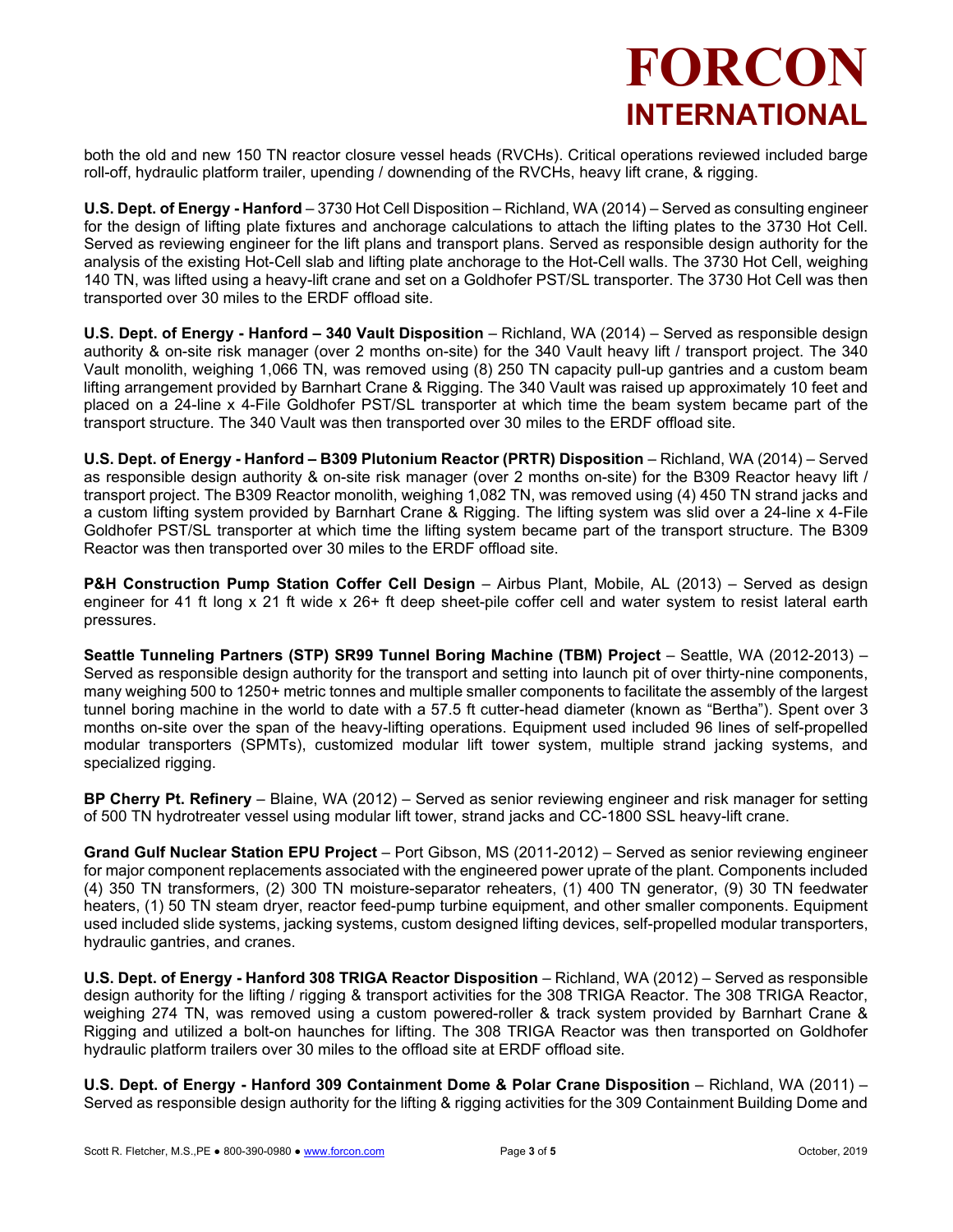Polar Crane. The Containment Building Dome, weighing 62 TN; and the Polar Crane, weighing 45 TN, were removed using a Demag CC-1800 heavy-lift crawler crane in "superlift" mode provided by Barnhart Crane & Rigging.

**Point Beach Nuclear Power Station** – Wisconsin (2011) – Served as senior reviewing engineer for project and design engineer of a custom device for removal of feedwater heaters.

**Shea-Traylor / Atlanta TBM** – Atlanta, GA (2011) – Served as reviewing engineer for modular lift tower and 500 TN hoist system for retrieval of tunnel boring machine components from mining shaft.

**Citgo Refinery** – Lake Charles, LA (2011) – Served as design engineer and senior engineer / risk manager for jacking & translation system to lift and re-center several 500 TN coke drums in-situ.

**San Vicente Dam Raise Project** – Lakeside, CA (2010) – Served as reviewing engineer for the lift plans, structural models, custom attachments and rigging required to construct a cantilevered heavy-lift system atop the San Vicente Dam for the purpose of installing a 380,000lb cofferdam structure received on the upstream side of the dam. Served as risk manager for load-testing of system on-site. Project included major anchorages into downstream dam face, analysis of lifting system, use of (4) synchronized lifting strand jacks, and (1) anchorage strand jack.

**U.S. Dept. of Energy - Hanford 327 Hot-Cell Disposition** – Richland, WA (2010) – Served as responsible design authority for the lifting / rigging & transport activities for (10) Hot-Cells in the 327 building. The Hot-Cells were removed using a custom hydraulic gantry & track system provided by Barnhart Crane & Rigging. The Hot-Cells were then transported on Goldhofer hydraulic platform trailers over 30 miles to the offload site at ERDF using a custom-designed structural transport frame that was adjustable for each Hot-Cell.

**Prairie State Energy Complex** – Marissa, IL – (2009) – Served as reviewing engineer for the lift plans, structural models, and custom rigging equipment used on the project. Served as risk manager for lift and set of 450 TN+ Steam Turbine Generator (STG) using modular lift tower / stator frame technology.

**Diablo Canyon Nuclear Power Plant** – San Luis Obispo, CA – (2009/2010) – Served as one of the lead design engineers for the project to develop custom transport, lifting, and handling systems to support the removal and replacement of the Reactor Vessel Closure Heads (RVCHs) for both Unit 2 and Unit 1. Heavily involved in the seismic analysis / design throughout the project and development of custom solutions.

**Citgo Refinery** – Lemont, IL – (2009) – Served as reviewing engineer for the lift plans, structural models, and custom rigging equipment used on the project. Served as risk manager for lift and set of 1000 TN+ hydrotreater vessel using modular lift tower and modular tailing tower.

**Citgo Refinery** – Corpus Christi, TX – (2009) – Served as reviewing engineer for the lift plans, structural models, and custom rigging equipment used on the project. Served as risk manager for lift and set of 1000 TN+ hydrotreater vessel using modular lift tower and modular tailing tower.

**Valero Refinery** – Paulsboro, NJ – (2009) – Served as engineer / risk manager for lift and set 500 TN+ hydrotreater vessel using modular lift tower and self-tailing frame on modular transporters.

**E.I. Hatch Nuclear** – Baxley, GA (2009) - Designed custom rigging and handling solutions to remove old Unit 2 ASD units and replace with new. Served as project engineer assisting in layout and implementation as well as schedule optimization with plant.

**D-Boiler Roll-On** – Houston, TX (2008) – Served as design engineer and risk manager for roll-on of two 365,000lb package-style D-boilers to barge. Project involved hydraulic platform trailer operations, marine lashings / securements, structural calculations, and interface with customer and marine surveyor on-site.

**Exxon-Mobil** – Torrance, CA (2008) – Assisted in design and development of custom transporter and support shoring to move (2) new electrostatic precipitators weighing 2000 TN+ each over final foundations. Designed modular lift tower, rigging, and load spreading system to lift precipitators to height required for transport.